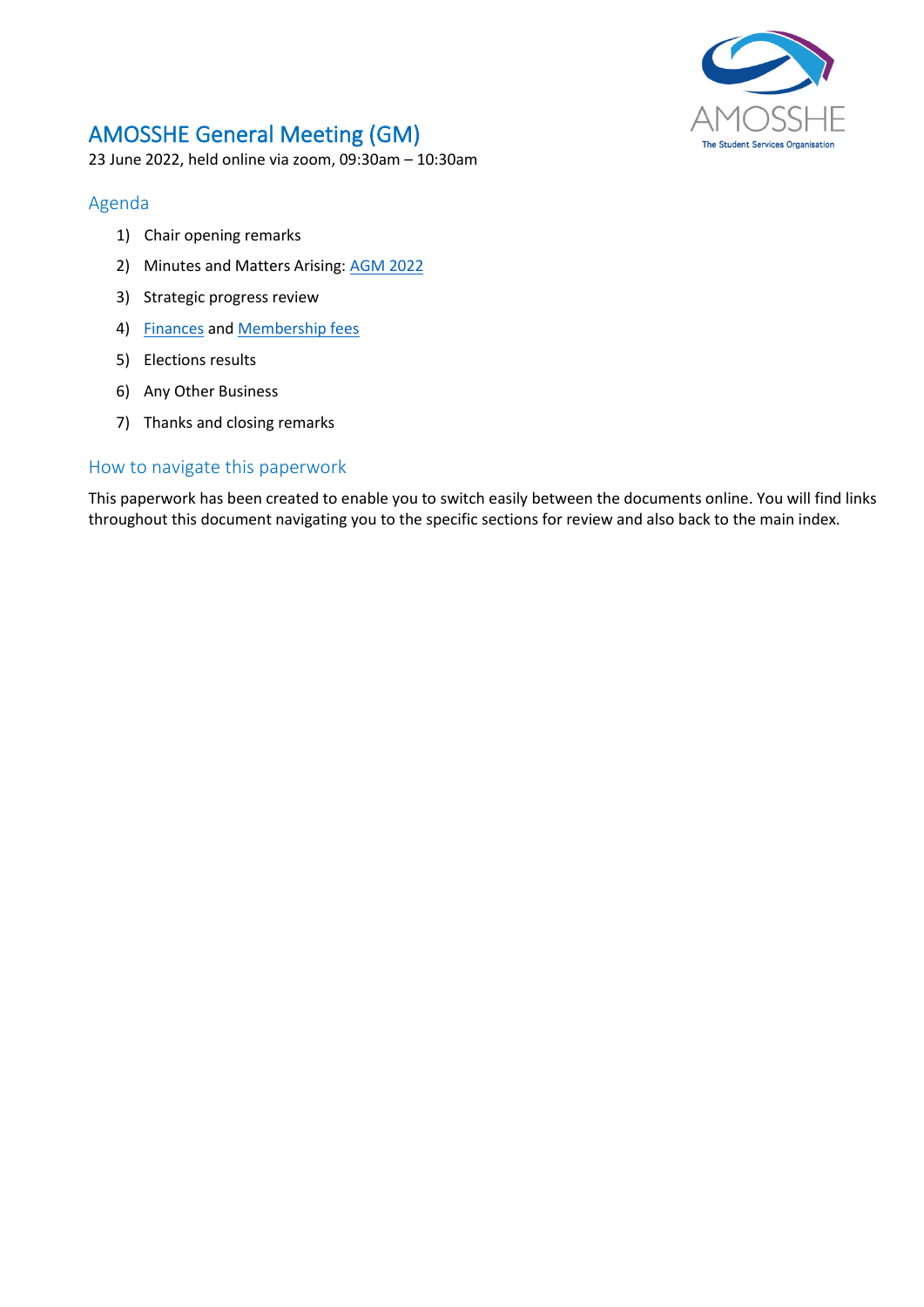

# <span id="page-1-0"></span>AMOSSHE AGM minutes 2021

07 July 10:30AM, ZOOM online [Back to agenda](#page-0-0)

### Agenda

- 1) Chair opening remarks
- 2) Minutes and Matters Arising: AGM 2020 and EGM 2021
- 3) Articles and Rules of Association changes
- 4) Membership Fees and Finances
- 5) Year in Review
- 6) Elections results
- 7) Any Other Business
- 8) Thanks and closing remarks

# Chair opening remarks

Jayne Aldridge (JA) introduced the online AGM and ran through housekeeping points before introducing colleagues : Fay Sherrington (FS), Edge Hill University and Vice Chair of AMOSSHE, Nic Streatfield (NS), University of East London and Vice Chair Professional Development of AMOSSHE, Helen McNeely (HM), Queens University Belfast and Vice Chair Operations of AMOSSHE.

JA thanked the membership for sticking with AMOSSHE this last academic year, sharing that we have enabled members to collaborate, network and continue to develop throughout this year.

# Previous minutes

No matters arising from the minutes from the last AGM minutes of 2020 or the EGM 2021. JA declared these a true and accurate record, this was passed by the AMOSSHE membership.

# Articles and rules of association

HM proposed the following points to AMOSSHE lead members before asking members if they had any questions to raise prior to voting: Articles and Rules of Association changes

No questions came through from members via ZOOM chat functions. One member asked about the process of enabling other Executive members doing paid work and how this is authorised. HM replied that the AMOSSHE Executive always make decisions public and proposals aren't just kept for the Executive to participate, JB confirmed this.

We then took to a vote the following:

**Vote for resolution 1:** To include the addition of point 15.2 under Remuneration of Directors in the Articles of Association

34 votes to agree 94% 0 votes against 6% abstain

HM then gave an overview of further changes to the rules and articles of association: including *Clarification & consistency changes*.

**Vote for resolution 2:** To agree the remaining changes to the Articles and Rules of Association to ensure they are up to date with current legislation.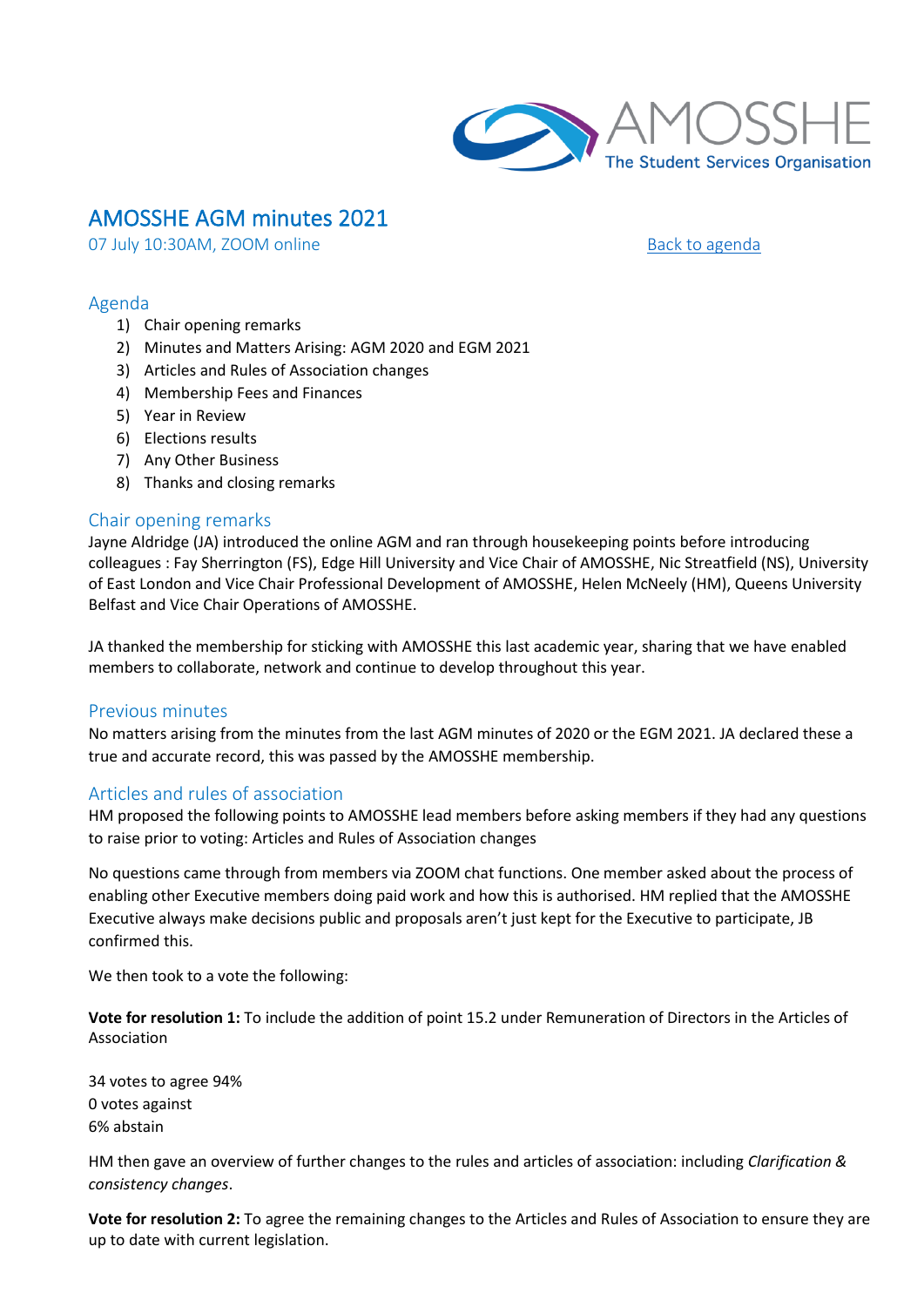35 votes to agree 95% 0 votes against 5% abstain

HM thanked all attendees for time attending both this meeting and the EGM earlier this year and for time taken to vote and red through various governance for the above votes.

Papers:

Resolution 6: Remuneration of Directors Consistency and clarification changes to the Articles and Rules of Association Rules of Association: Original document

# Membership fees and finances

NS presented this section and referenced the papers AMOSSHE Annual Meeting - Papers.docx (sharepoint.com) for lead members to follow from page 10. NS gave an overview of this piece before passing on to FS to cover the year in review. 7

No amendments, questions or votes from membership.

# AMOSSHE's year in review

FS gave an overview of AMOSSHE's year in review, highlighting our response to the pandemic, reports and guidance, CPD programmes, AMOSSHE's 5 year strategy, including various workstreams, and how AMOSSHE wants to continue to support members, etc. As a result of the above accomplishments and increased pressures arising from the pandemic AMOSSHE did pause things like the professionalisation framework and reduced some work on the strategy and investments to best meet the needs of members.

While these works are currently paused, AMOSSHE has every intention is to return to the projects once we emerge from the pandemic, the timeline for their completion will be reviewed and amended by the Executive and National Office in 2021-22.

Please see the year in review here: Year in review 2020

# Executive election results

HM gave an overview of roles and candidates for each position that is available on the AMOSSHE executive. HM gave thanks to all who ran for election and all those who voted, HM mentioned the quality of the submissions and the thought that went into why people wanted to stand was really impressive. This year AMOSSHE saw one of the highest turnouts we have had in both candidates and voters, with contested chair and executive positions.

HM explained to the membership, due to some Executive members taking the position of Chair and Vice Chair and another member having to leave their position mid-term on top of the 4 Executive member positions available there were another three 1-year term positions available to fill the vacant posts.

There were 2 people running for the chair position; Jill Stevenson from the University of Stirling and Rotimi Akinsete from the University of the Arts London. After a very close election, Jill Stevenson has been elected as chair. HM gave congratulations to Jill and commiserations to Rotimi who has contributed a lot to AMOSSHE during his past 3 years on AMOSSHE, both the team and AMOSSHE membership wish him well.

The Vice chair position was uncontested, HM congratulated Simon Lee, the new vice chair of AMOSSHE.

There were 12 members running for the position of AMOSSHE Executive Member, with four 2-year term positions available and three 1 year term positions available. HM Congratulated the following 2-year term elected members:

- Emma Bales, University of Cumbria
- Craig Best, University of Sheffield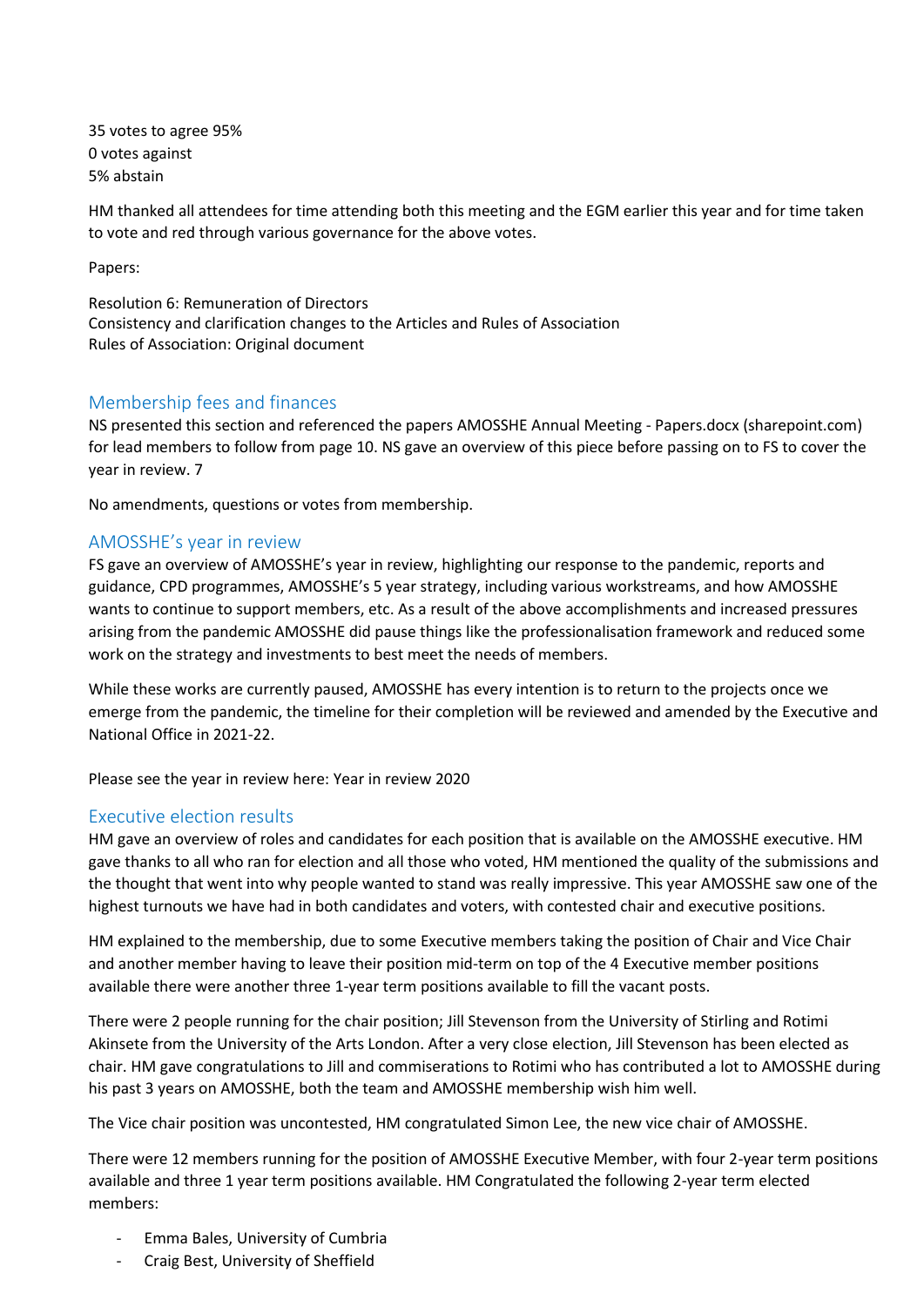- Sarah Cavendish, University of Leicester
- Claire Slater, University of Bristol

And finally congratulation to the following 1-year term elected members:

- Kelsey Coward, Cardiff University
- Sammy Li, University of Birmingham
- Sarah Sweeney, Lancaster University

### Any Other Business (AOB)

No AOB to add.

# Thanks and closing remarks

HM concluded, as this is the last meeting of the membership year and we have our new executive committee in post we have to say goodbye to some of our current Executive Members who have given so much to AMOSSHE over their time on the Executive:

- Jayne Aldridge
- Fay Sherrington
- Rotimi Akinsete
- Lesley O'Keeffe
- Anji Gardiner

HM gave thanks for everything the outgoing Executive members have done for AMOSSHE.

JA also thanked the Executive committee and the National Office for the support over the last year and most importantly thanked the membership for support and commitment to students and each other.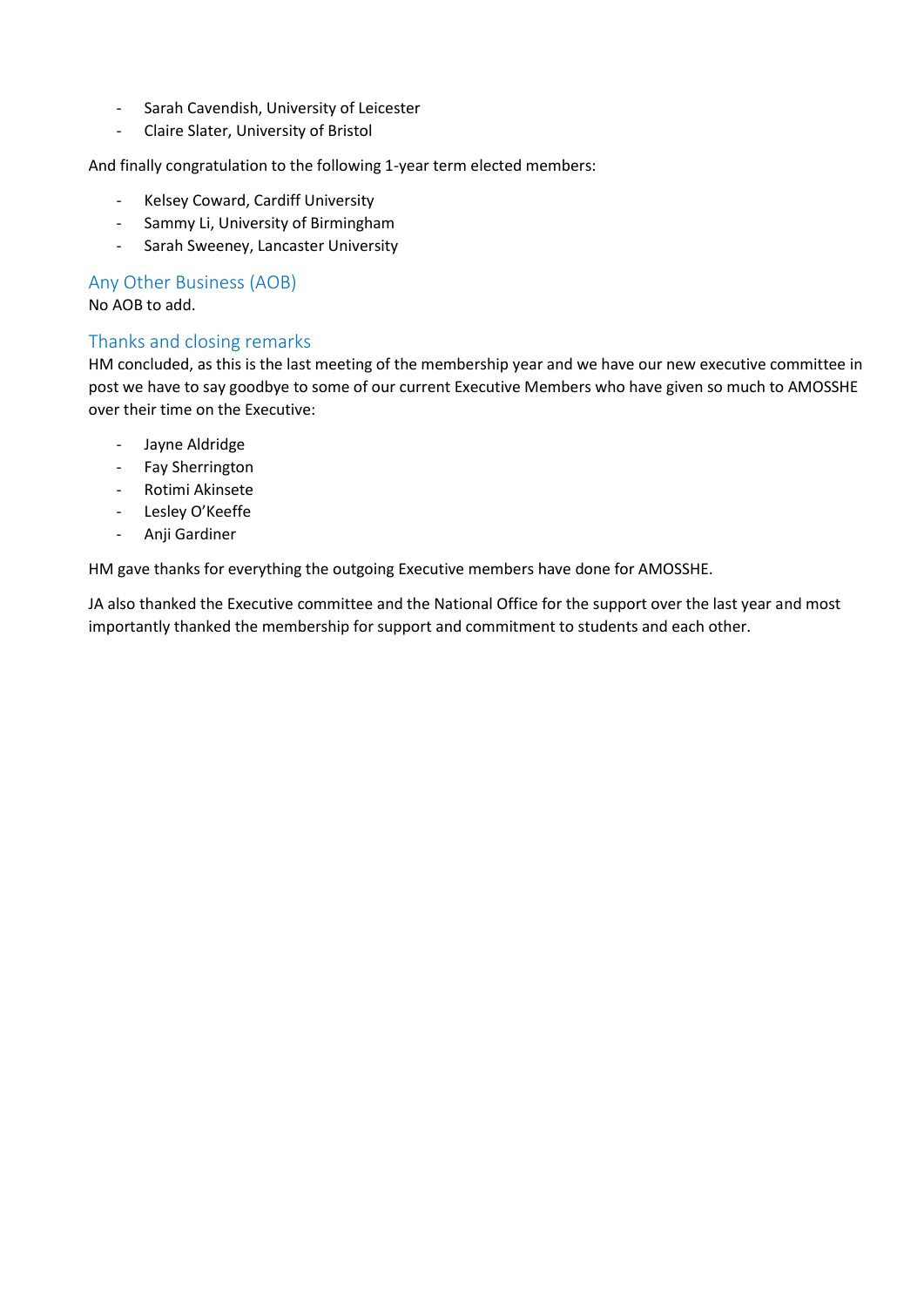

# <span id="page-4-0"></span>**Membership fees and finances** [Back to agenda](#page-0-0)

The below details the figures submitted to Companies House for the previous accounting year and also further information on our intentions in the coming 2022 – 2023 year.

# <span id="page-4-1"></span>Finances 2020 – 2021

For this section please refer to the [year-end financial accounts.](#page-7-0) This is the second year of using our new accountants, Menzies. Menzies work with us on our VAT returns, year-end accounting (which is presented to our General Meeting and Companies House) and any other queries and concerns we have about the general financial administration of AMOSSHE.

The transition from the previous accountants took longer than anticipated and left a few areas that AMOSSHE needed to finalise throughout this year in the accounts. The result of the in-depth work on these figures means we are making all the final adjustments necessary to ensure that the accounts are up to date and previous invoices and costs are accounted for within this year, in order to move forward with no historical costs stretching across more than one accounting year.

When looking at the profit and loss figure within the statement of equity [\(page 2 of the accounts\)](#page-8-0) you can see it shows a figure of £53,632 profit for the year ending July 2021. The figure for the year ending July 2020 was a loss of £37,844. The profit figure for 2021 is not an actual profit of over £53,000 but an adjustment of monies over the previous 2/3 years that have now been accounted for in the correct manner from an accounting perspective and will make managing the accounts a lot easier going forward for AMOSSHE. In real terms we did make a small profit last year of approximately £5,000 which was an excellent result that exceeded budget expectations of break even for the year.

The results of these accounting adjustments should mean that the accounts moving forward should be more manageable to present in accounting terms to members and Companies House.

# Finances 2022 – 2023

The below figures provide an overview of our intentions in the coming 2022 – 2023 membership year. We are excited to be able to start expanding the work of the National Office and moving forward with elements of the strategy which we feel will bring real value to members. We thought it valuable on this occasion to share financial projections for the coming year.

| Department / Area            | Total     | <b>Notes</b>                                                   |
|------------------------------|-----------|----------------------------------------------------------------|
| <b>National Conference</b>   | £1,136    | Includes staffing costs and sponsorship income for conference  |
| <b>Executive Committee</b>   | $-E8,172$ | Travel, training, representation costs                         |
| <b>CPD</b>                   | £1,426    | Includes staffing costs and sponsorship income for CPD         |
| Central costs<br>$-£134,387$ |           | Includes a majority of staffing costs although a proportion is |
|                              |           | linked to CPD and National Conference                          |
| Membership                   | £133,475  | Includes all membership income                                 |
| <b>TOTALS</b>                | $-£6,522$ | This loss will be covered by AMOSSHE reserves this year        |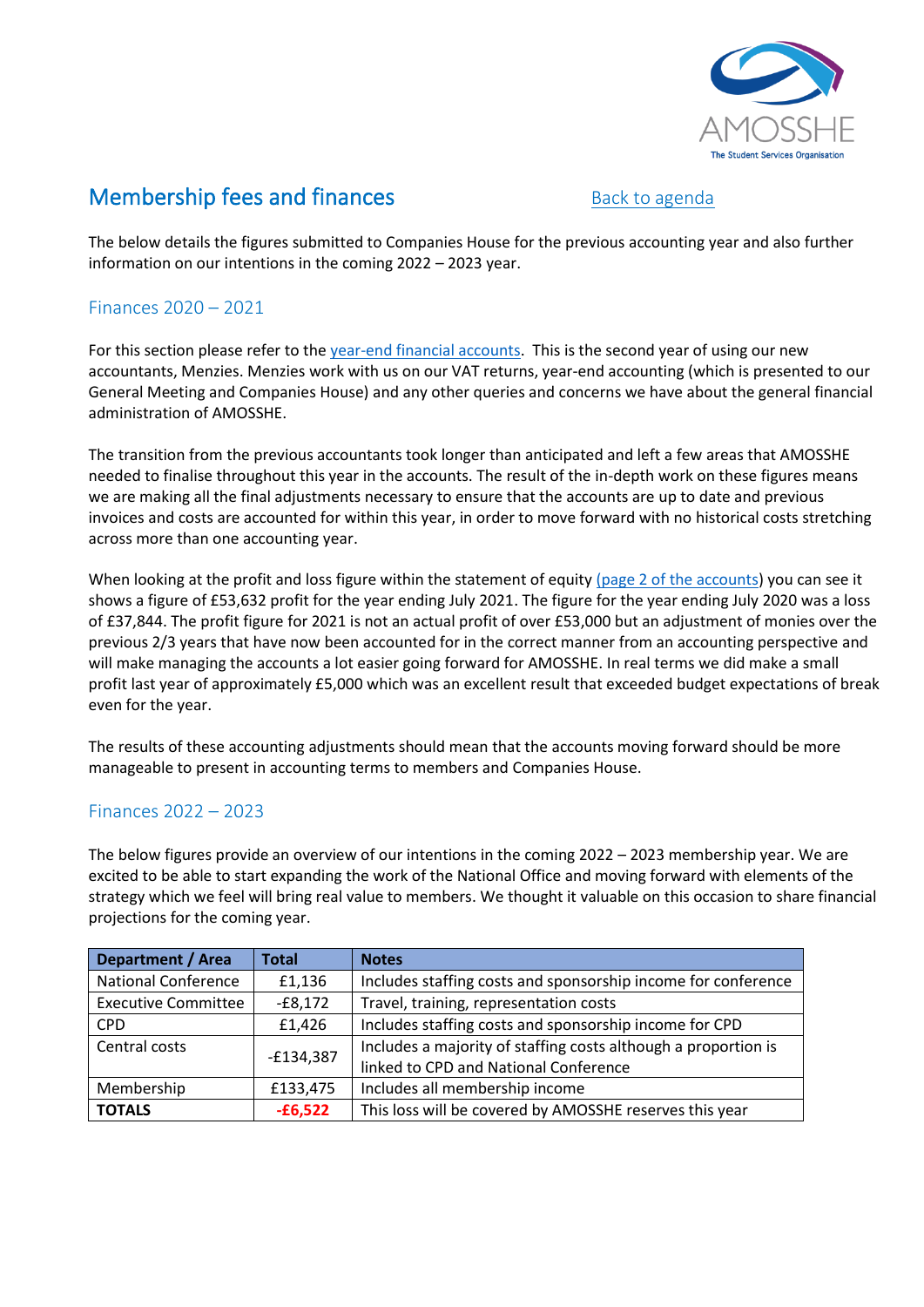# <span id="page-5-0"></span>Membership fees 2022 – 2023 [Back to agenda](#page-0-0)

In order to ensure we continue to resource the work and maintain the value of AMOSSHE for its members, for the first time in four years we will need to increase membership fees to resource our new initiatives and increase the staff team to cater for this, which will be presented in further detail at the General Meeting.

We are proposing 2 major changes to membership fees for members to consider:

- 1) Increase in general fees for AMOSSHE membership (between £20 £100)
- 2) Have one consistent additional membership fee of the current £90 rather than a second reduced tier when joining up more than 3 members

To put this into context here are the figures the change will have on your main membership cost. In relation to the additional membership fee we recognise that this will impact members differently dependant on what your number of additional members is and therefore it is difficult to list that impact here.

| <b>Member type</b>          |   | <b>Current cost</b> |   |          |   | <b>Revised cost</b> |  | <b>Difference</b> |
|-----------------------------|---|---------------------|---|----------|---|---------------------|--|-------------------|
| <b>Small and Specialist</b> | £ | 400.00              | £ | 430.00   | £ | 30.00               |  |                   |
| Tier 1                      | f | 610.00              | £ | 650.00   | £ | 40.00               |  |                   |
| Tier 2                      | £ | 761.00              | £ | 815.00   | £ | 54.00               |  |                   |
| Tier 3                      | £ | 913.00              | £ | 975.00   | £ | 62.00               |  |                   |
| Less than 50% HE            | f | 550.00              | £ | 590.00   | £ | 40.00               |  |                   |
| International               | f | 459.00              | £ | 490.00   | £ | 31.00               |  |                   |
| Corporate                   | £ | 1,200.00            | £ | 1,300.00 | £ | 100.00              |  |                   |
| Non-profit                  | f | 700.00              | £ | 750.00   | £ | 50.00               |  |                   |
| Individual                  | £ | 300.00              | f | 320.00   | £ | 20.00               |  |                   |
| Student                     | £ | 50.00               | £ | 50.00    | £ |                     |  |                   |
| <b>Additional members</b>   | f | 90.00               | £ | 90.00    | £ |                     |  |                   |

We are confident that this increase in membership fees will help us move towards achieving our strategy goals and delivering additional value for members.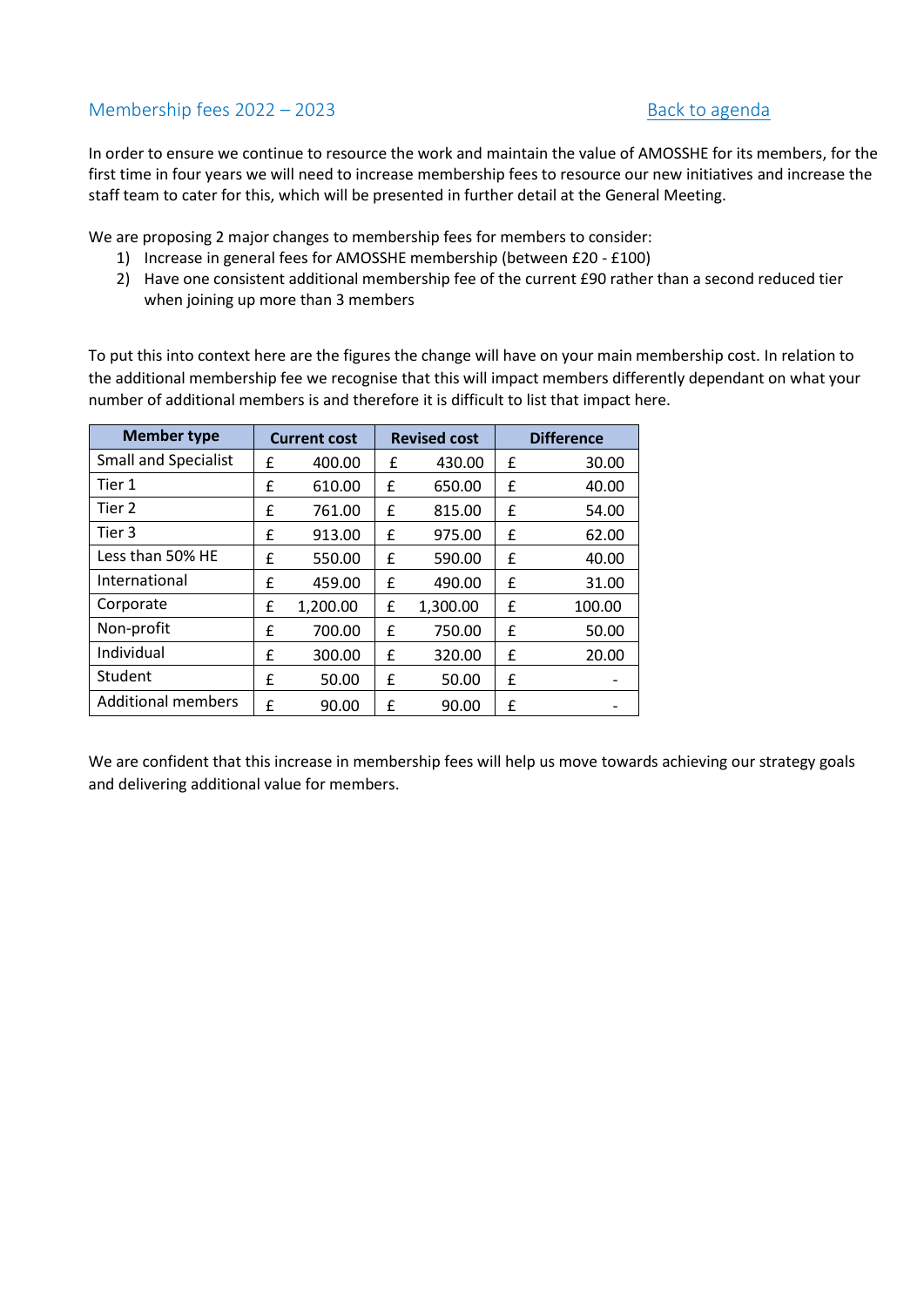[Back to agenda](#page-0-0)



Company registration number: 04778650

# UNAUDITED FINANCIAL STATEMENTS FOR THE YEAR ENDED 31 JULY 2021

AMOSSHE, THE STUDENT SERVICES ORGANISATION LIMITED (A Company Limited by Guarantee)

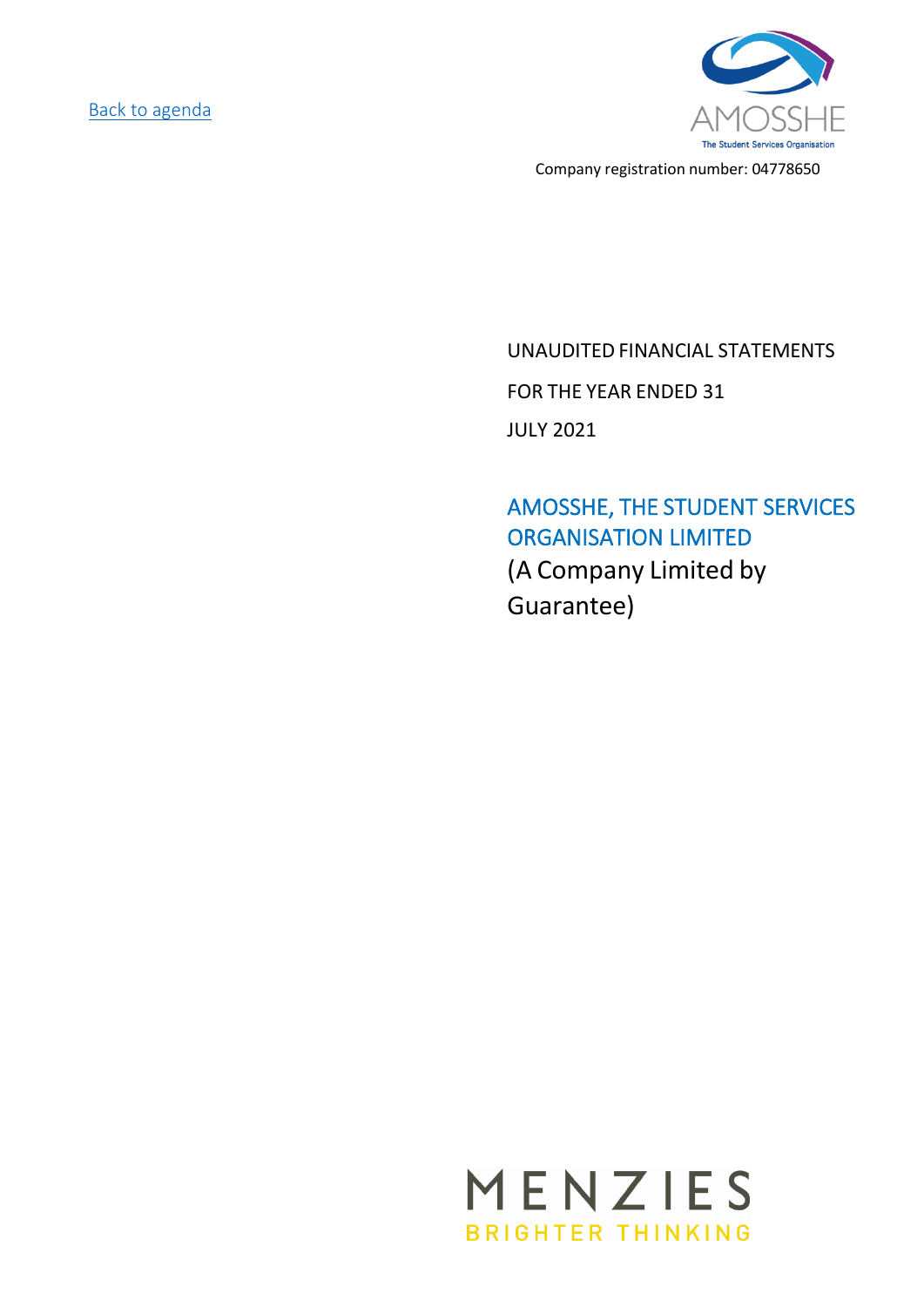<span id="page-7-0"></span>(A Company Limited by Guarantee) and the state of the [Back to finances](#page-4-1) REGISTERED NUMBER:04778650

# BALANCE SHEET AS AT 31 JULY 2021

|                                                | <b>Note</b> |           | 2021<br>£ |            | 202C<br>£ |
|------------------------------------------------|-------------|-----------|-----------|------------|-----------|
| <b>Fixed assets</b>                            |             |           |           |            |           |
| Tangible assets                                | 4           |           | 3,943     |            | 5,356     |
|                                                |             |           | 3,943     |            | 5,356     |
| <b>Current assets</b>                          |             |           |           |            |           |
| Debtors: amounts falling due within one year   | 5           | 72,733    |           | 120,258    |           |
| Cash at bank and in hand                       | 6           | 227,396   |           | 226,493    |           |
|                                                |             | 300,129   |           | 346,751    |           |
| Creditors: amounts falling due within one year | 7           | (64, 724) |           | (166, 391) |           |
| <b>Net current assets</b>                      |             |           | 235,405   |            | 180,360   |
| <b>Net assets</b>                              |             |           | 239,348   |            | 185,716   |
| <b>Capital and reserves</b>                    |             |           |           |            |           |
| Other reserves                                 | 9           |           | 69,360    |            | 69,360    |
| Profit and loss account                        | 9           |           | 169,988   |            | 116,356   |
|                                                |             |           | 239,348   |            | 185,716   |

The directors consider that the Company is entitled to exemption from audit under section 477 of the Companies Act 2006 and members have not required the Company to obtain an audit for the year in question in accordance with section 476 of the Companies Act 2006.

The directors acknowledge their responsibilities for complying with the requirements of the Companies Act 2006 with respect to accounting records and the preparation of financial statements.

The financial statements have been prepared in accordance with the provisions applicable to companies subject to the small companies regime and in accordance with the provisions of FRS 102 Section 1A - small entities.

The financial statements have been delivered in accordance with the provisions applicable to companies subject to the small companies regime.

The Company has opted not to file the statement of comprehensive income in accordance with provisions applicable to companies subject to the small companies' regime.

The financial statements were approved and authorised for issue by the board and were signed on its behalf on 1 April 2022.

DocuSigned by: *J Stevenson S Lee* Director **Director Director** 

DocuSigned by:  $\triangle$ F7RF29497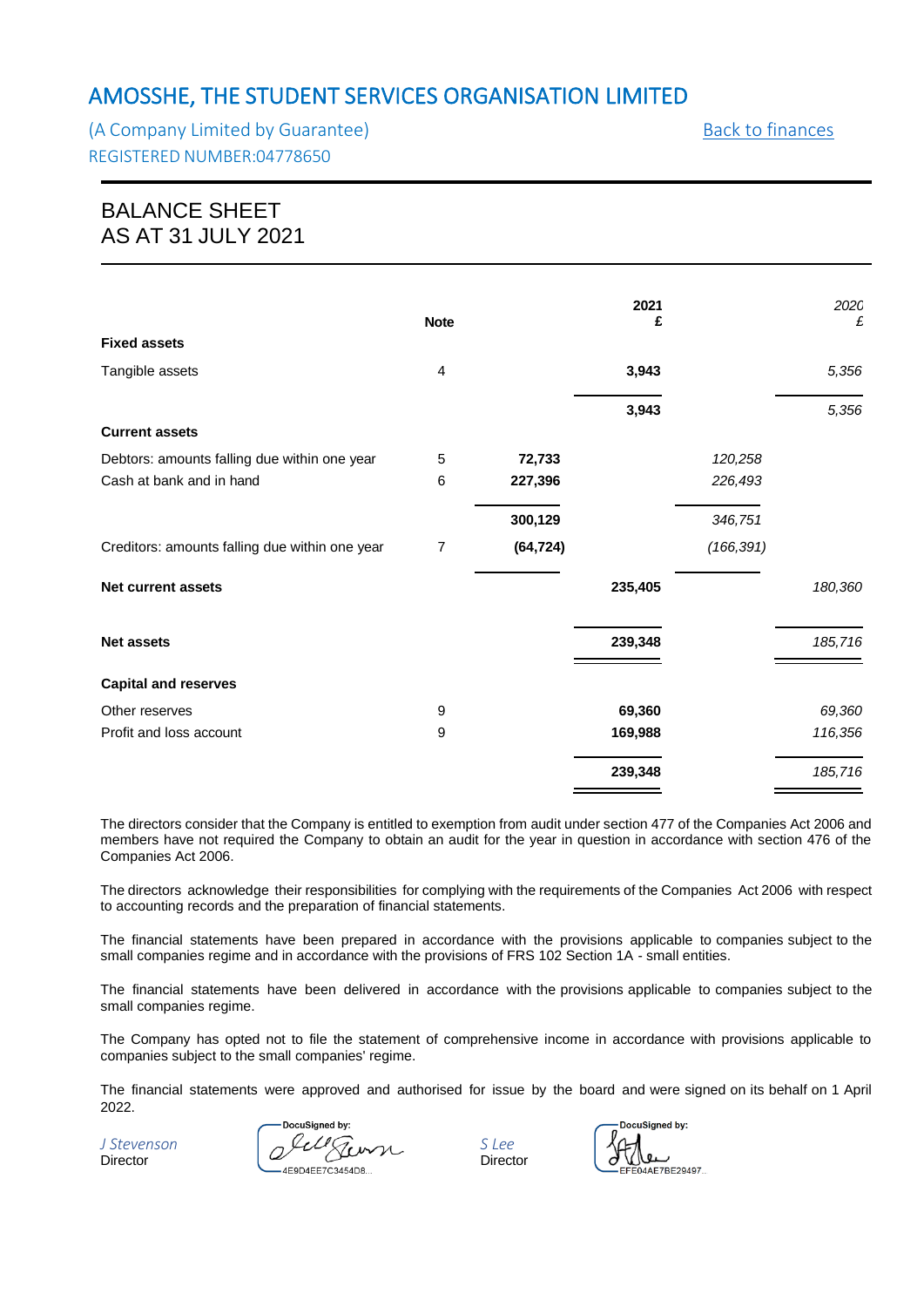# <span id="page-8-0"></span>(A Company Limited by Guarantee) [Back to finances](#page-4-1)

# STATEMENT OF CHANGES IN EQUITY FOR THE YEAR ENDED 31 JULY 2021

|                                   | Other<br>reserves | <b>Profit and</b><br>loss account | <b>Total equity</b> |
|-----------------------------------|-------------------|-----------------------------------|---------------------|
|                                   | £                 | £                                 | £                   |
| At 1 August 2020                  | 69,360            | 116,356                           | 185,716             |
| Comprehensive income for the year |                   |                                   |                     |
| Profit for the year               | $\blacksquare$    | 53,632                            | 53,632              |
|                                   |                   |                                   |                     |
| At 31 July 2021                   | 69,360            | 169,988                           | 239,348             |
|                                   |                   |                                   |                     |

# STATEMENT OF CHANGES IN EQUITY FOR THE YEAR ENDED 31 JULY 2020

|                                   | <b>Other</b><br>reserves | <b>Profit and</b><br>loss account | <b>Total equity</b> |
|-----------------------------------|--------------------------|-----------------------------------|---------------------|
|                                   | £                        | £                                 | £                   |
| At 1 August 2019                  | 69,360                   | 154,200                           | 223,560             |
| Comprehensive income for the year |                          |                                   |                     |
| Loss for the year                 | $\blacksquare$           | (37, 844)                         | (37, 844)           |
|                                   |                          |                                   |                     |
| At 31 July 2020                   | 69,360                   | 116,356                           | 185,716             |
|                                   |                          |                                   |                     |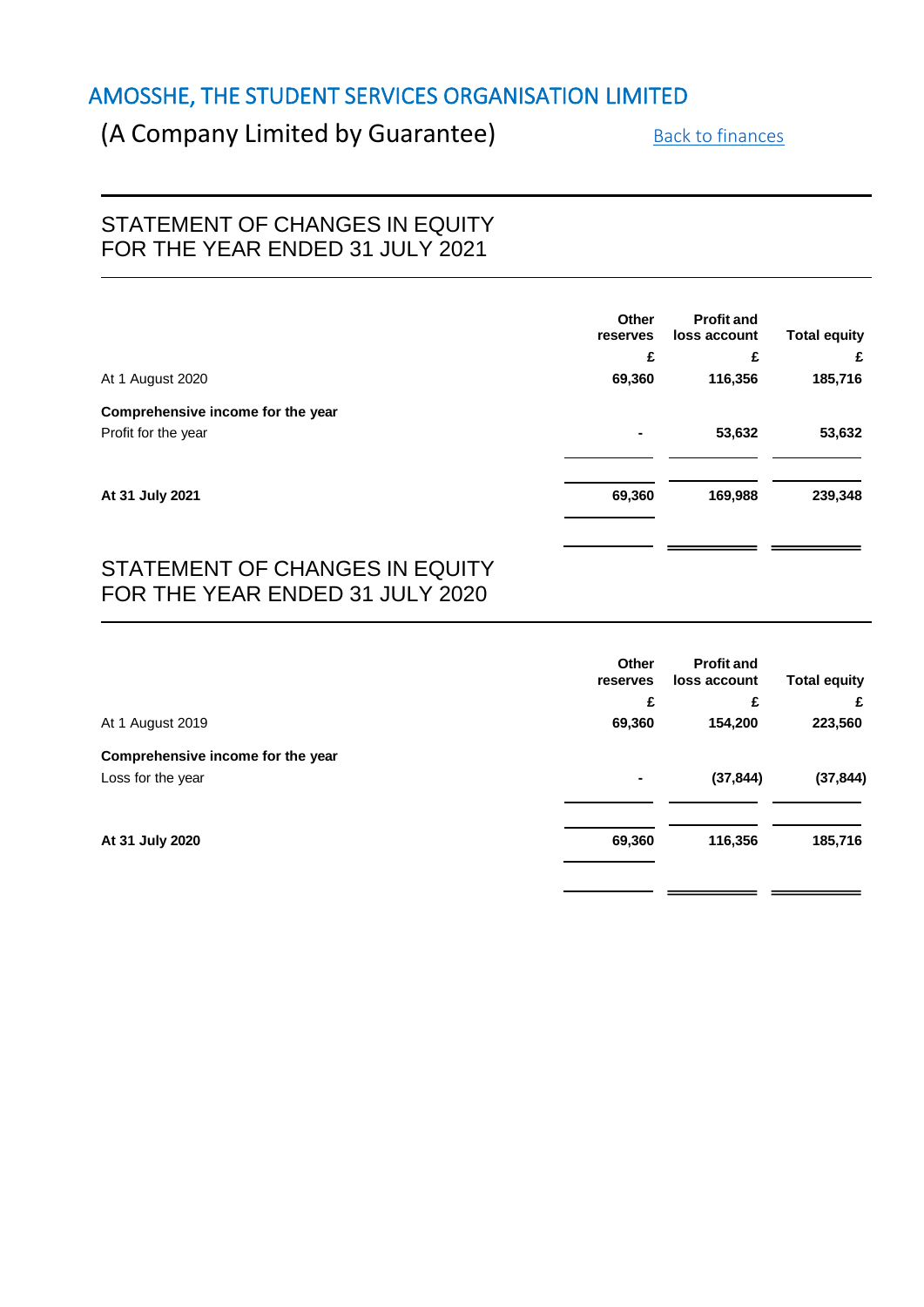(A Company Limited by Guarantee)

### NOTES TO THE FINANCIAL STATEMENTS FOR THE YEAR ENDED 31 JULY 2021

#### **1.** *General information*

AMOSSHE, The Student Services Organisation Ltd is a Company limited by guarantee registered in England Wales. The Company registration number is 04778650. The registered office is Woburn House, 20-24 Tavistock Square, London, WC1H 9HQ.

The financial statements are presented in pound sterling which is the functional currency of the Company and rounded to the nearest pound.

The significant accounting policies applied in the preparation of these financial statements are set out below. These policies have been consistently applied to all years presented unless otherwise stated.

#### **2.** *Accounting policies*

#### **2.1 Basis of preparation of financial statements**

The financial statements have been prepared under the historical cost convention unless otherwise specified within these accounting policies and in accordance with Section 1A of Financial Reporting Standard 102, the Financial Reporting Standard applicable in the UK and the Republic of Ireland and the Companies Act 2006.

The following principal accounting policies have been applied:

#### **2.2** *Going concern*

The Coronavirus pandemic is creating significant uncertainty and the company is not immune to this although, at this stage, it is not possible to reliably forecast what the long-term impact of this may be. The directors are confident, however, that the company will be able to see through the current uncertainty. Therefore, it is the director's opinion that the going concern basis of preparation of the accounts continues to be appropriate

#### **2.3** *Revenue*

Revenue is recognised to the extent that it is probable that the economic benefits will flow to the Company and the revenue can be reliably measured. Revenue is measured as the fair value of the consideration received or receivable, excluding discounts, rebates, value added tax and other sales taxes. The following criteria must also be met before revenue is recognised:

#### *Rendering of services*

Revenue from a contract to provide services is recognised in the period in which the services are provided in accordance with the stage of completion of the contract when all of the following conditions are satisfied:

- the amount of revenue can be measured reliably;
- it is probable that the Company will receive the consideration due under the contract;
- the stage of completion of the contract at the end of the reporting period can be measured reliably; and
- the costs incurred and the costs to complete the contract can be measured reliably.

#### **2.4** *Interest income*

Interest income is recognised in the Statement of Comprehensive Income using the effective interest method.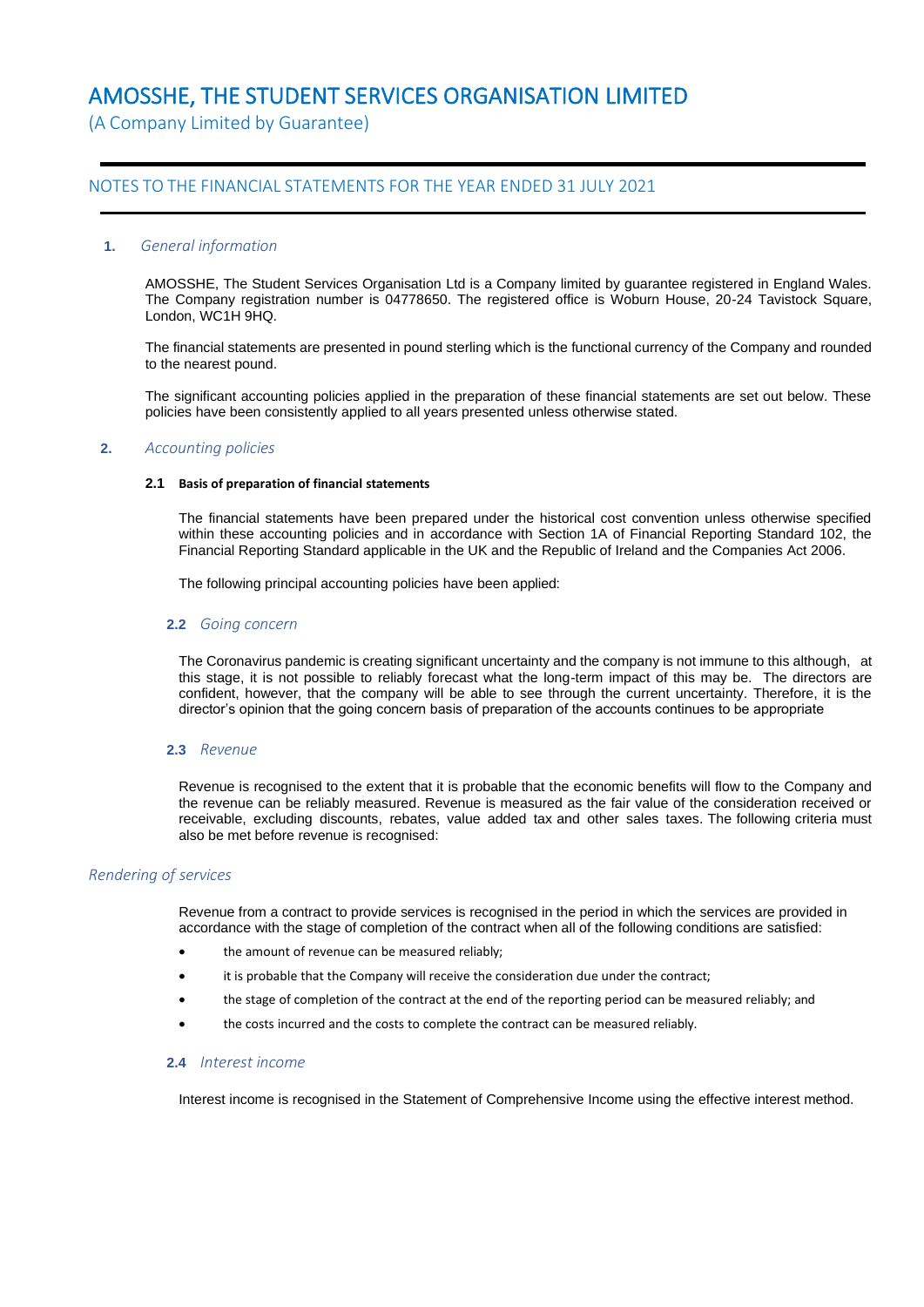(A Company Limited by Guarantee)

### NOTES TO THE FINANCIAL STATEMENTS FOR THE YEAR ENDED 31 JULY 2021

#### **2. Accounting policies (continued)**

#### **2.5 Pensions**

#### **Defined contribution pension plan**

The Company operates a defined contribution plan for its employees. A defined contribution plan is a pension plan under which the Company pays fixed contributions into a separate entity. Once the contributions have been paid the Company has no further payment obligations.

The contributions are recognised as an expense in profit or loss when they fall due. Amounts not paid are shown in accruals as a liability in the Balance Sheet. The assets of the plan are held separately from the Company in independently administered funds.

#### **2.6** *Taxation*

Tax is recognised in profit or loss except that a charge attributable to an item of income and expense recognised as other comprehensive income or to an item recognised directly in equity is also recognised in other comprehensive income or directly in equity respectively.

The current income tax charge is calculated on the basis of tax rates and laws that have been enacted or substantively enacted by the balance sheet date in the countries where the Company operates and generates income.

#### **2.7** *Tangible fixed assets*

Tangible fixed assets under the cost model are stated at historical cost less accumulated depreciation and any accumulated impairment losses. Historical cost includes expenditure that is directly attributable to bringing the asset to the location and condition necessary for it to be capable of operating in the manner intended by management.

Depreciation is charged so as to allocate the cost of assets less their residual value over their estimated useful lives, on a reducing balance basis.

Depreciation is provided on the following basis:

| Fixtures and fittings | - | 25% reducing balance basis |
|-----------------------|---|----------------------------|
| Office equipment      | - | 33% reducing balance basis |

The assets' residual values, useful lives and depreciation methods are reviewed, and adjusted prospectively if appropriate, or if there is an indication of a significant change since the last reporting date.

Gains and losses on disposals are determined by comparing the proceeds with the carrying amount and are recognised in the Statement of Comprehensive Income.

#### **2.8** *Debtors*

Short term debtors are measured at transaction price, less any impairment. Loans receivable are measured initially at fair value, net of transaction costs, and are measured subsequently at amortised cost using the effective interest method, less any impairment.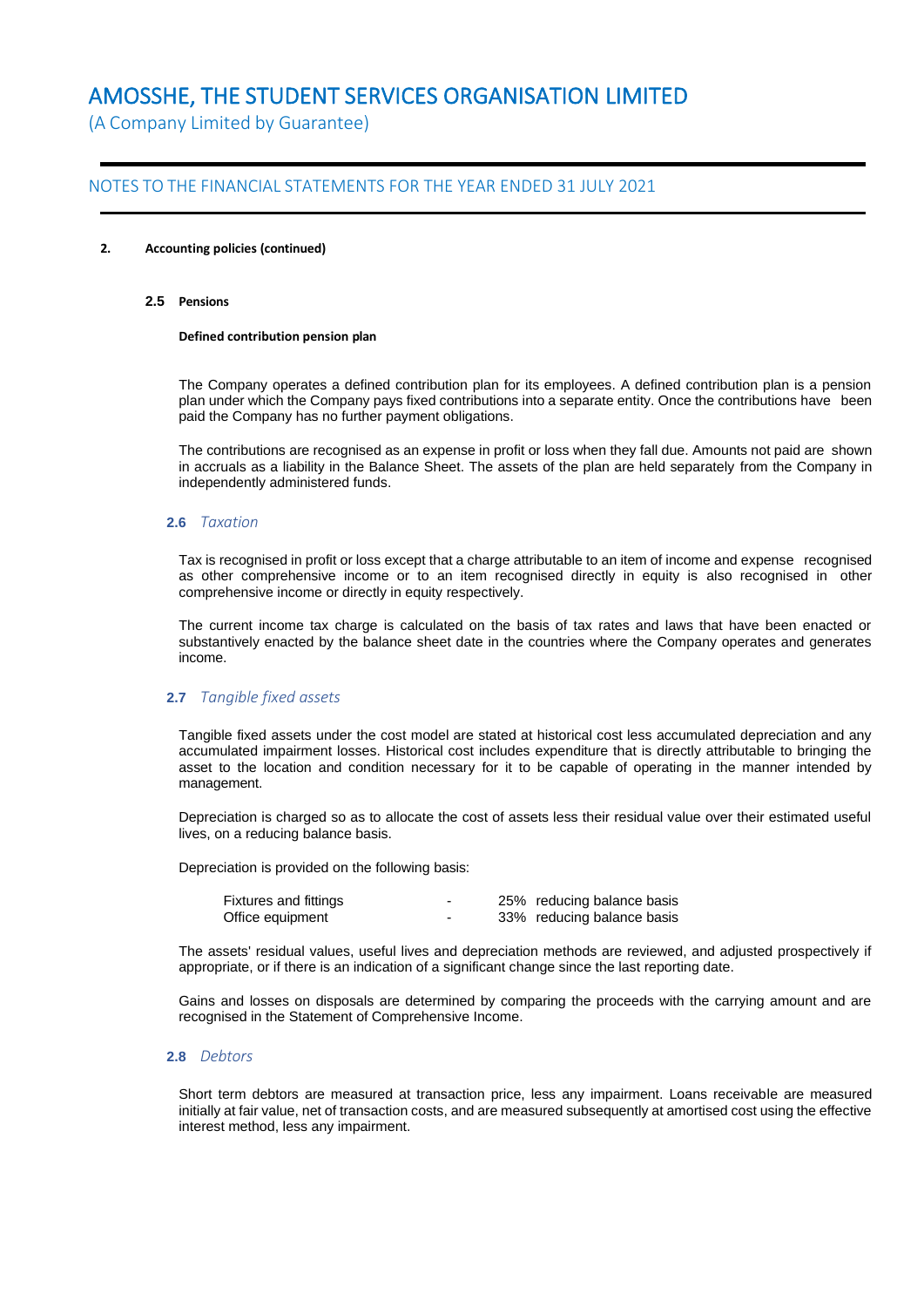(A Company Limited by Guarantee)

### NOTES TO THE FINANCIAL STATEMENTS FOR THE YEAR ENDED 31 JULY 2021

#### **2.** *Accounting policies (continued)*

#### **2.9 Cash and cash equivalents**

Cash is represented by cash in hand and deposits with financial institutions repayable without penalty on notice of not more than 24 hours. Cash equivalents are highly liquid investments that mature in no more than three months from the date of acquisition and that are readily convertible to known amounts of cash with insignificant risk of change in value.

#### **2.10** *Creditors*

Short term creditors are measured at the transaction price. Other financial liabilities, including bank loans, are measured initially at fair value, net of transaction costs, and are measured subsequently at amortised cost using the effective interest method.

#### **3.** *Employees*

The average monthly number of employees, including directors, during the year was 4 *(2020 - 4)*.

#### **4. Tangible fixed assets**

|                                     | <b>Fixtures and</b><br>fittings<br>£ | <b>Office</b><br>equipment<br>£ | <b>Total</b><br>£ |
|-------------------------------------|--------------------------------------|---------------------------------|-------------------|
| <b>Cost or valuation</b>            |                                      |                                 |                   |
| At 1 August 2020                    | 1,671                                | 19,143                          | 20,814            |
| Additions                           | 438                                  |                                 | 438               |
| At 31 July 2021                     | 2,109                                | 19,143                          | 21,252            |
| Depreciation                        |                                      |                                 |                   |
| At 1 August 2020                    | 1,141                                | 14,317                          | 15,458            |
| Charge for the year on owned assets | 242                                  | 1,609                           | 1,851             |
| At 31 July 2021                     | 1,383                                | 15,926                          | 17,309            |
| Net book value                      |                                      |                                 |                   |
| At 31 July 2021                     | 726                                  | 3,217                           | 3,943             |
| At 31 July 2020                     | 530                                  | 4,826                           | 5,356             |
|                                     |                                      |                                 |                   |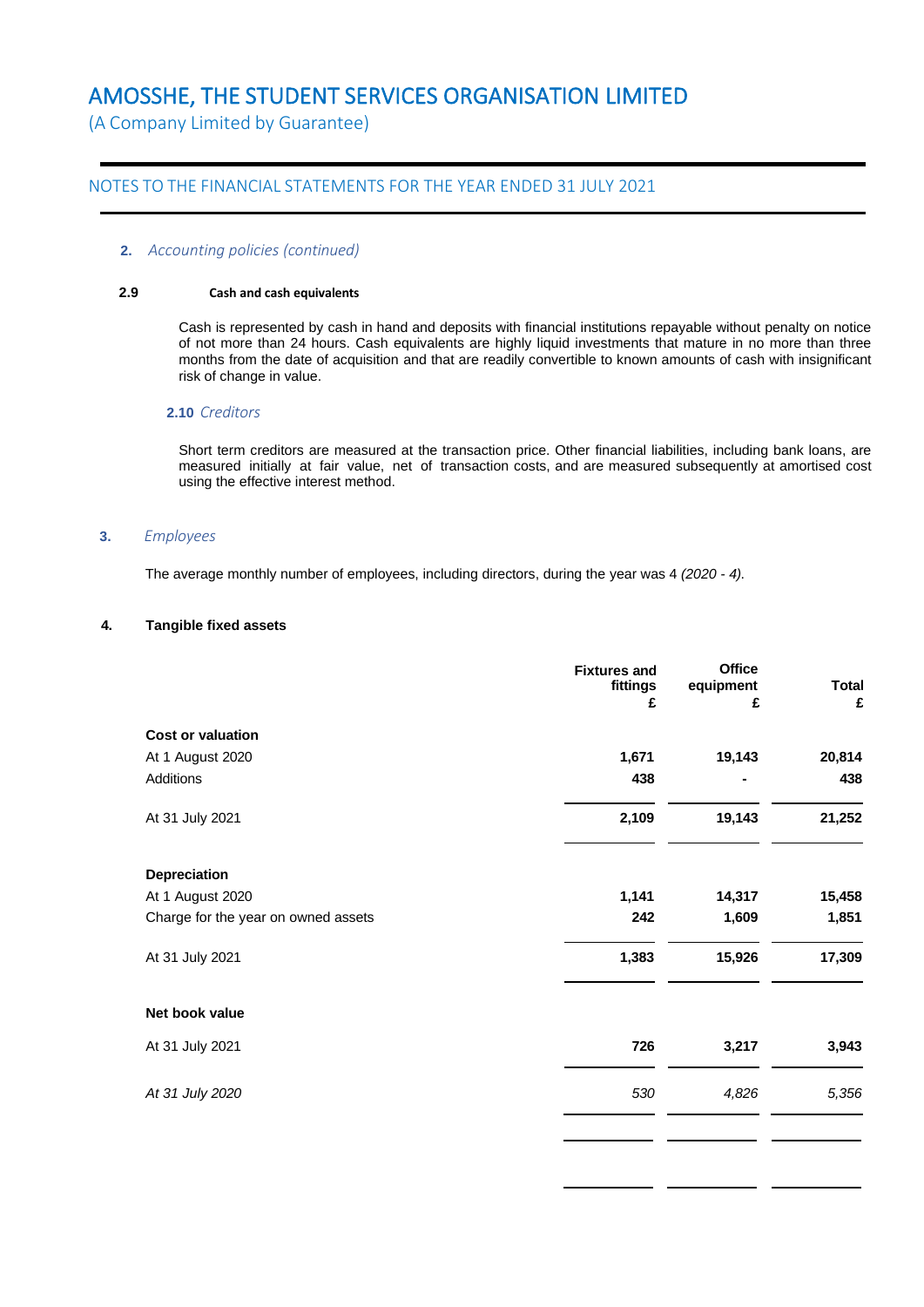(A Company Limited by Guarantee)

### NOTES TO THE FINANCIAL STATEMENTS FOR THE YEAR ENDED 31 JULY 2021

#### **5.** *Debtors*

| 2021                     | 2020    |
|--------------------------|---------|
| £                        | £       |
| 47,228                   | 93,573  |
| $\overline{\phantom{a}}$ | 1,753   |
| 25,505                   | 24,932  |
|                          |         |
| 72,733                   | 120,258 |
|                          |         |

 $=$   $=$ 

#### **6.** *Cash and cash equivalents*

|                          | 2021    | 2020    |
|--------------------------|---------|---------|
|                          | £       | £       |
| Cash at bank and in hand | 227,396 | 226,493 |
|                          |         |         |
|                          | 227,396 | 226,493 |
|                          |         |         |

### **7.** *Creditors: Amounts falling due within one year*

|                                    | 2021   | 2020                     |
|------------------------------------|--------|--------------------------|
|                                    | £      | $\pounds$                |
| Trade creditors                    | 1,704  | 3,768                    |
| Corporation tax                    | 11,165 | $\overline{\phantom{a}}$ |
| Other taxation and social security | 9,143  | 12,874                   |
| Accruals and deferred income       | 42,712 | 149,749                  |
|                                    |        |                          |
|                                    | 64,724 | 166,391                  |
|                                    |        |                          |

#### **8.** *Company status*

The Company is a private company limited by guarantee and consequently does not have share capital. Each of the members is liable to contribute an amount not exceeding £1 towards the assets of the company in the event of liquidation.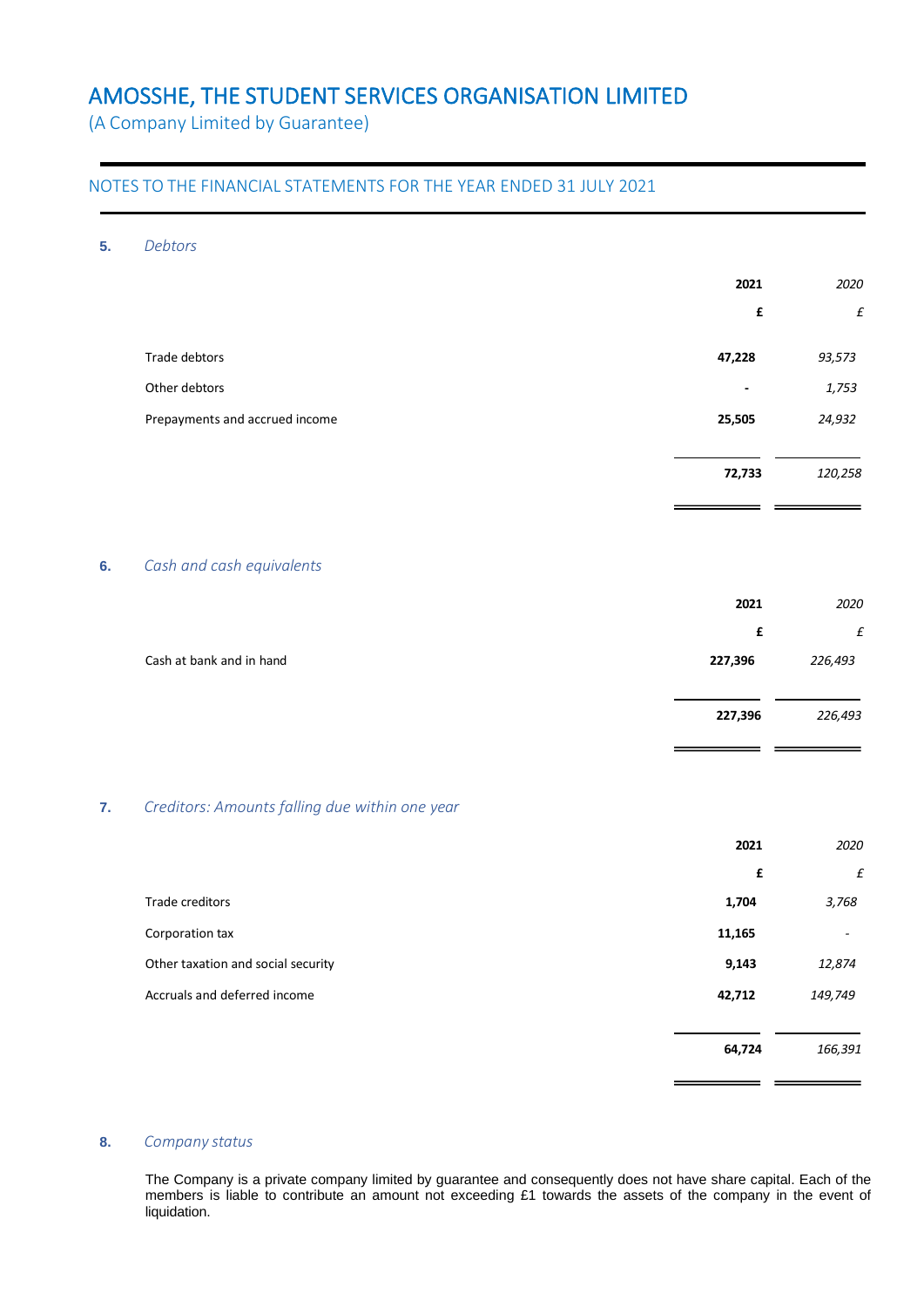### **9.** *Reserves*

### *Otherreserves*

The Company has other reserves which relate to pre-incorporation reserves.